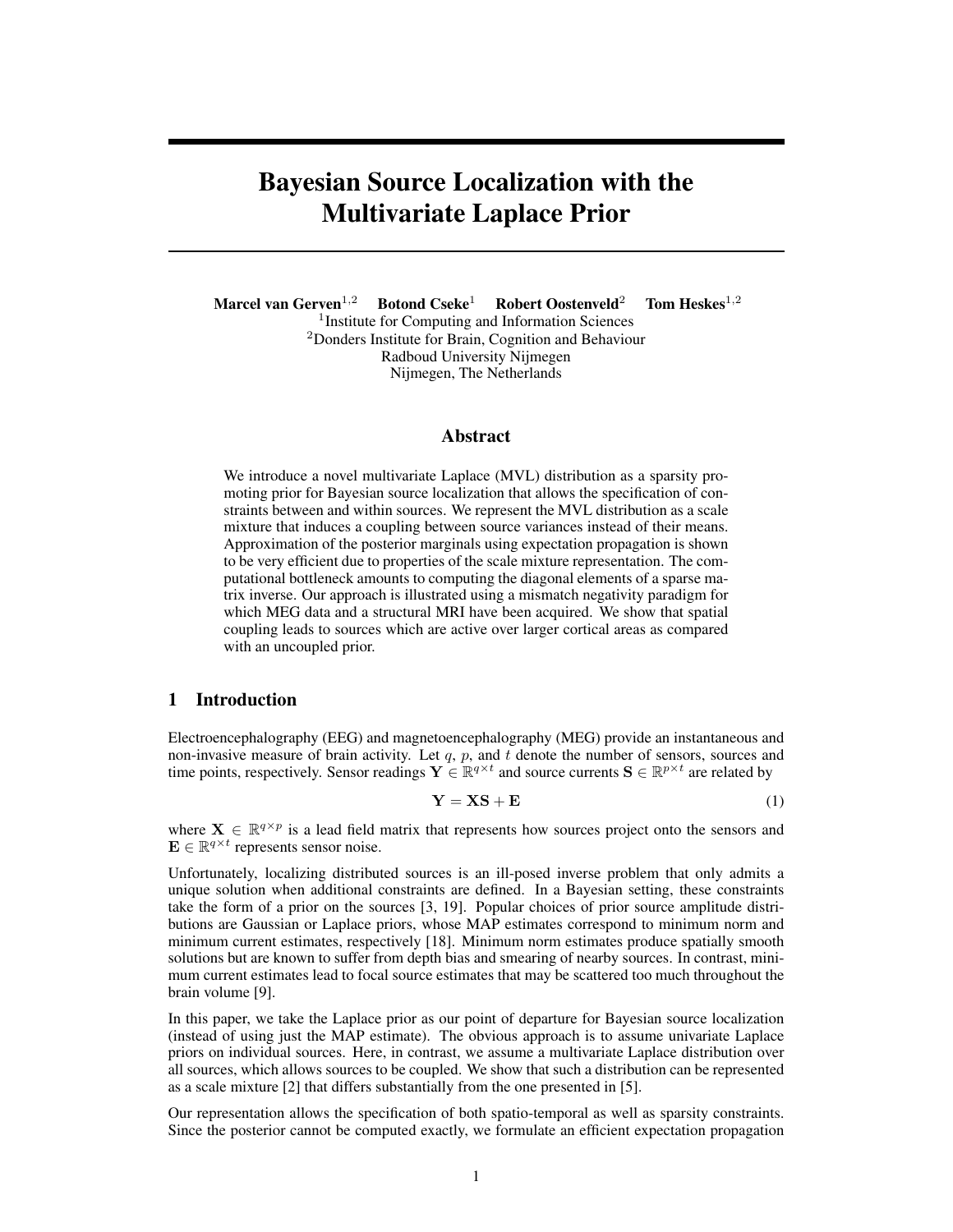algorithm [12] which allows us to approximate the posterior of interest for very large models. Efficiency arises from the block diagonal form of the approximate posterior covariance matrix due to properties of the scale mixture representation. The computational bottleneck then reduces to computation of the diagonal elements of a sparse matrix inverse, which can be solved through Cholesky decomposition of a sparse matrix and application of the Takahashi equation [17]. Furthermore, moment matching is achieved by one-dimensional numerical integrations. Our approach is evaluated on MEG data that was recorded during an oddball task.

#### 2 Bayesian source localization

In a Bayesian setting, the goal of source localization is to estimate the posterior

$$
p(\mathbf{S} \mid \mathbf{Y}, \mathbf{X}, \mathbf{\Sigma}, \mathbf{\Theta}) \propto p(\mathbf{Y} \mid \mathbf{S}, \mathbf{X}, \mathbf{\Sigma}) p(\mathbf{S} \mid \mathbf{\Theta})
$$
\n(2)

where the likelihood term  $p(Y \mid S) = \prod_t \mathcal{N}(y_t \mid Xs_t, \Sigma)$  factorizes over time and  $\Sigma$  represents sensor noise. The prior  $p(S | \Theta)$ , with  $\Theta$  acting as a proxy for the hyper-parameters, can be used to incorporate (neuroscientific) constraints. For simplicity, we assume independent Gaussian noise with a fixed variance  $\sigma^2$ , i.e.,  $\Sigma = \sigma^2 I$ . Without loss of generality, we will focus on one time-point  $(\mathbf{y}_t, \mathbf{s}_t)$  only and drop the subscript when clear from context.<sup>1</sup>

The source localization problem can be formulated as a (Bayesian) linear regression problem where the source currents s play the role of the regression coefficients and rows of the lead field matrix X can be interpreted as covariates. In the following, we define a multivariate Laplace distribution, represented in terms of a scale mixture, as a convenient prior that incorporates both spatio-temporal and sparsity constraints.

The univariate Laplace distribution

$$
\mathcal{L}(s \mid \lambda) \equiv \frac{\lambda}{2} \exp(-\lambda|s|)
$$
 (3)

can be represented as a scale mixture of Gaussians [2], the scaling function being an exponential distribution with parameter  $\lambda^2/2$ . The scale parameter  $\lambda$  controls the width of the distribution and thus the regularizing behavior towards zero. Since the univariate exponential distribution is a  $\chi^2$ distribution, one can alternatively write

$$
\mathcal{L}(s \mid \lambda) = \int du dv \mathcal{N}(s \mid 0, u^2 + v^2) \mathcal{N}(u \mid 0, 1/\lambda^2) \mathcal{N}(v \mid 0, 1/\lambda^2).
$$
 (4)

Eltoft et al [5] defined the multivariate Laplace distribution as a scale mixture of a multivariate Gaussian given by  $\sqrt{z}\Sigma^{1/2}$ s where s is a standard normal multivariate Gaussian,  $\Sigma$  is a positive definite matrix, and  $z$  is drawn from a univariate exponential distribution. The work presented in  $[11]$  is based on similar ideas but replaces the distribution on z with a multivariate log-normal distribution.

In contrast, we use an alternative formulation of the multivariate Laplace distribution that couples the variances of the sources rather than the source currents themselves. This is achieved by generalizing the representation in Eq. (4) to the multivariate case. For an uncoupled multivariate Laplace distribution, this generalization reads

$$
\mathcal{L}\left(\mathbf{s} \mid \lambda\right) = \int d\mathbf{u}d\mathbf{v} \prod_{i} \mathcal{N}\left(s_{i} \mid 0, u_{i}^{2} + v_{i}^{2}\right) \mathcal{N}\left(v_{i} \mid 0, 1/\lambda^{2}\right) \mathcal{N}\left(u_{i} \mid 0, 1/\lambda^{2}\right)
$$
(5)

such that each source current  $s_i$  gets assigned scale variables  $u_i$  and  $v_i$ . We can interpret the scale variables corresponding to source  $i$  as indicators of its relevance: the larger (the posterior estimate of)  $u_i^2 + v_i^2$ , the more relevant the corresponding source. In order to introduce correlations between sources, we define our multivariate Laplace (MVL) distribution as the following scale mixture:

$$
\mathcal{L}\left(\mathbf{s} \mid \lambda,\mathbf{J}\right) \equiv \int d\mathbf{u}d\mathbf{v} \left(\prod_{i} \mathcal{N}\left(s_{i} \mid 0,u_{i}^{2}+v_{i}^{2}\right)\right) \mathcal{N}\left(\mathbf{v} \mid \mathbf{0},\mathbf{J}^{-1}/\lambda^{2}\right) \mathcal{N}\left(\mathbf{u} \mid \mathbf{0},\mathbf{J}^{-1}/\lambda^{2}\right),\quad(6)
$$

<sup>&</sup>lt;sup>1</sup>Multiple time-points can be incorporated by vectorizing Y and S, and augmenting X.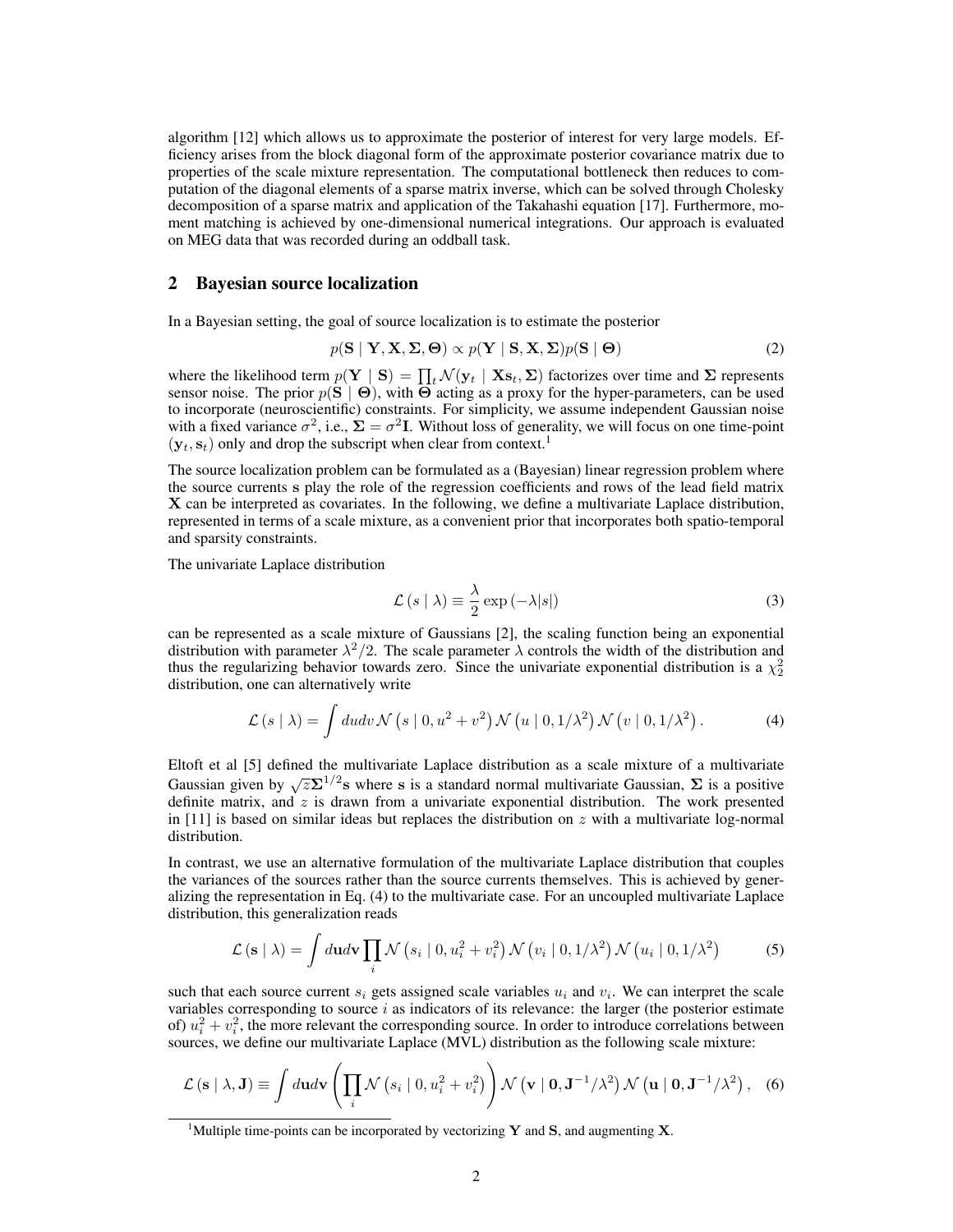

Figure 1: Factor graph representation of Bayesian source localization with a multivariate Laplace prior. The factor f represents the likelihood term  $\mathcal{N}(\mathbf{y} | \mathbf{X}\mathbf{s}, \sigma^2\mathbf{I})$ . Factors  $g_i$  correspond to the coupling between sources and scales. Factors  $h_1$  and  $h_2$  represent the (identical) multivariate Gaussians on **u** and **v** with prior precision matrix **J**. The  $g_i$  are the only non-Gaussian terms and need to be approximated.

where  $J^{-1}$  is a normalized covariance matrix. This definition yields a coupling in the magnitudes of the source currents through their variances. The normalized covariance matrix  $J^{-1}$  specifies the correlation strengths, while  $\lambda$  acts as a regularization parameter. Note that this approach is defining the multivariate Laplace with the help of a multivariate exponential distribution [10]. As will be shown in the next section, apart from having a semantics that differs from [5], our scale mixture representation has some desirable characteristics that allow for efficient approximate inference. Based on the above formulation, we define the sparse linear model as

$$
p(\mathbf{y}, \mathbf{s} \mid \mathbf{X}, \sigma^2, \lambda, \mathbf{J}) = \mathcal{N}(\mathbf{y} \mid \mathbf{X}\mathbf{s}, \sigma^2 \mathbf{I}) \mathcal{L}(\mathbf{s} \mid \lambda, \mathbf{J}).
$$
 (7)

The factor graph in Fig. 1 depicts the interactions between the variables in our model.

#### 3 Approximate inference

Our goal is to compute posterior marginals for sources  $s_i$  as well as scale variables  $u_i$  and  $v_i$  in order to determine source relevance. These marginals are intractable and we need to resort to approximate inference methods. In this paper we use a deterministic approximate inference method called expectation propagation (EP) [12]. For a detailed analysis of the use of EP in case of the decoupled prior, which is a special case of our MVL prior, we refer to [16]. EP works by iterative minimizations of the Kullback–Leibler (KL) divergence between appropriately chosen distributions in the following way.

We introduce the vector of all latent variables  $\mathbf{z} = (\mathbf{s}^T, \mathbf{u}^T, \mathbf{v}^T)^T$ . The posterior distribution on z given the data y (which is considered fixed and given and therefore omitted in our notation) can be written in the factorized form

$$
p(\mathbf{z}) \propto t_0(\mathbf{z}) \prod_i t_i(\mathbf{z}), \qquad (8)
$$

where  $t_0(\mathbf{z}) \propto \mathcal{N}(\mathbf{y} \mid \mathbf{X}\mathbf{s}, \sigma^2\mathbf{I}) \, \mathcal{N}(\mathbf{v} \mid \mathbf{0}, \mathbf{J}^{-1}/\lambda^2) \, \mathcal{N}(\mathbf{u} \mid \mathbf{0}, \mathbf{J}^{-1}/\lambda^2)$  and  $t_i(\mathbf{z}) = t_i(s_i, u_i, v_i) =$  $\mathcal{N}(s_i \mid 0, u_i^2 + v_i^2)$ . The term  $t_0(\mathbf{z})$  is a Gaussian function, i.e., it can be written in the form  $\exp(\mathbf{z}^T \mathbf{h}_0 - \mathbf{z}^T \mathbf{K}_0 \mathbf{z}/2)$ . It factorizes into Gaussian functions of s, u, and v such that  $\mathbf{K}_0$  has a block-diagonal structure. Using EP, we will approximate  $p(z)$  with  $q(z) \propto t_0(z) \prod_i \bar{t}_i(z)$ , where the  $\bar{t}_i(\mathbf{z})$  are Gaussian functions as well.

Our definition of the MVL distribution leads to several computational benefits. Equation (6) introduces 2p auxiliary Gaussian variables  $(\mathbf{u}, \mathbf{v})$  that are coupled to the  $s_i$ 's by p non-Gaussian factors, thus, we have to approximate p terms. The multivariate Laplace distribution defined in [5] introduces one auxiliary variable and couples all the  $s_i s_j$  terms to it, therefore, it would lead to  $p^2$  non-Gaussian terms to be approximated. Moreover, as we will see below, the a priori independence of u and v and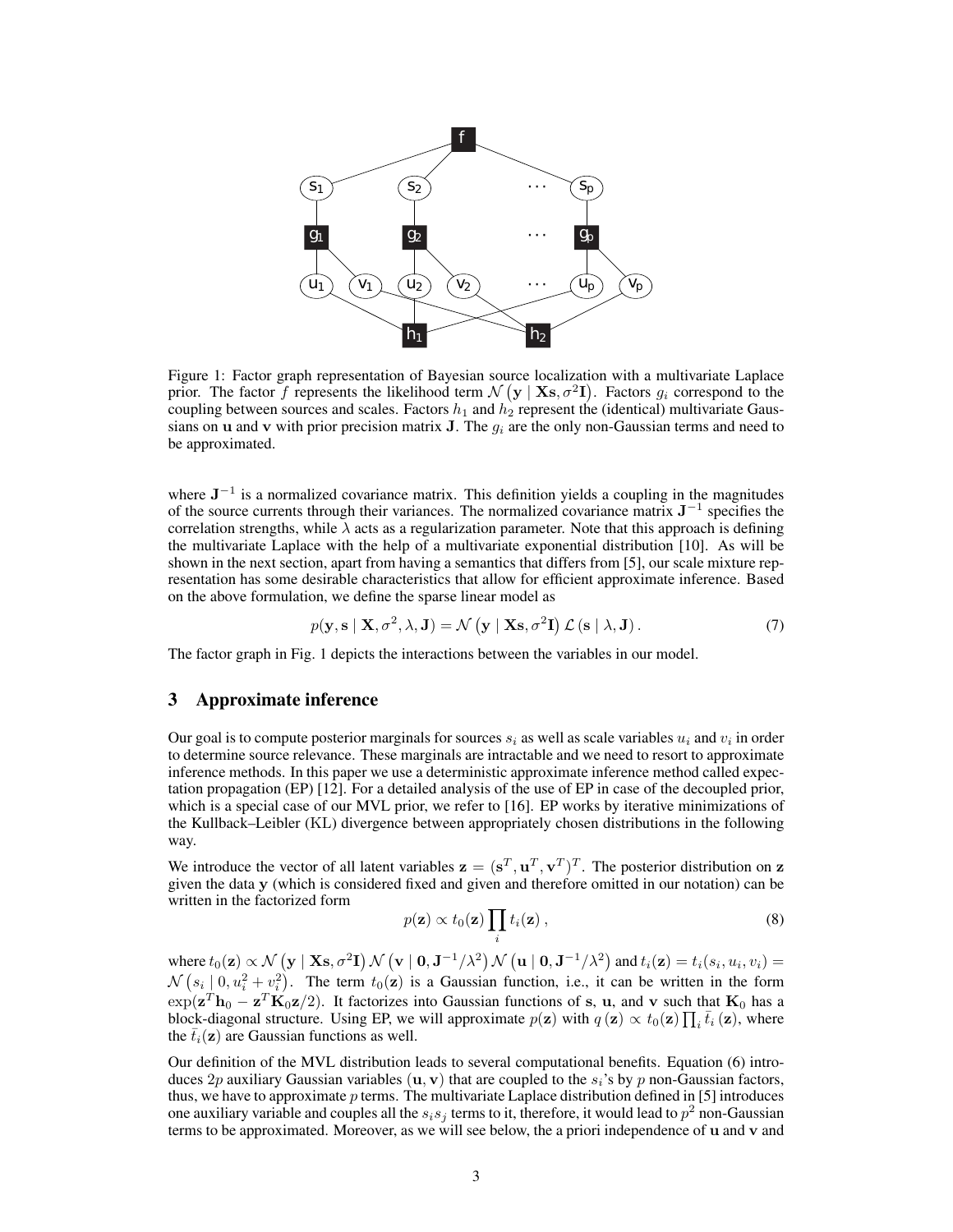the form of the terms  $t_i(z)$  results in an approximation of the posterior with the same block-diagonal structure as that of  $t_0(\mathbf{z})$ .

In each step, EP updates  $\bar t_i$  with  $\bar t_i^*$  by defining  $q^{\backslash i} \propto t_0({\bf z}) \prod_{\backslash i} \bar t_j$ , minimizing KL  $\left(t_i q^{\backslash i} \parallel q^*\right)$  with respect to  $q^*$  and setting  $\bar{t}_i^* \propto q^*/q^{\backslash i}$ . It can be shown that when  $t_i$  depends only on a subset of variables  $\mathbf{z}_i$  (in our case on  $\mathbf{z}_i = (s_i, u_i, v_i)$ ) then so does  $\bar{t}_i$ . The minimization of the KL divergence then boils down to the minimization of KL  $(t_i(\mathbf{z}_i)q^{\setminus i}(\mathbf{z}_i) \parallel q^*(\mathbf{z}_i))$  with respect to  $q^*(\mathbf{z}_i)$ and  $\bar{t}_i$  is updated to  $\bar{t}_i^*(\mathbf{z}_i) \propto q^*(\mathbf{z}_i)/q^{\backslash i}(\mathbf{z}_i)$ . Minimization of the KL divergence corresponds to moment matching, i.e.,  $q^*(s_i, u_i, v_i)$  is a Gaussian with the same mean and covariance matrix as  $q^i(\mathbf{z}_i) \propto t_i(\mathbf{z}_i)q^{\setminus i}(\mathbf{z}_i)$ . So, to update the *i*-th term in a standard application of EP, we would have to compute  $q^{\setminus i}(\mathbf{z}_i)$  and could then use a three-dimensional (numerical) integration to compute all first and second moments of  $q^{i}(\mathbf{z}_{i})$ . Below we will explain how we can exploit the specific characteristics of the MVL to do this more efficiently. For stability, we use a variant of EP, called power EP [13], where  $q^{\setminus i} \propto \bar{t}_i^{(1-\alpha)} \prod_{\setminus i} \bar{t}_j$  and KL  $(t_i^{\alpha} q^{\setminus i} \parallel q^*)$  with  $\alpha \in (0, 1]$  is minimized. The above explanation of standard EP corresponds to  $\alpha = 1$ . In the following we will give the formulas for general  $\alpha$ .

We will now work out the EP update for the  $i$ -th term approximation in more detail to show by induction that  $\bar{t}_i(s_i, u_i, v_i)$  factorizes into independent terms for  $s_i$ ,  $u_i$ , and  $v_i$ . Since  $u_i$  and  $v_i$  play exactly the same role, it is also easy to see that the term approximation is always symmetric in  $u_i$ and  $v_i$ . Let us suppose that  $q(s_i, u_i, v_i)$  and consequently  $q^{\setminus i}(s_i, u_i, v_i)$  factorizes into independent terms for  $s_i$ ,  $u_i$ , and  $v_i$ , e.g., we can write

$$
q^{\setminus i}(s_i, u_i, v_i) = \mathcal{N}(s_i \mid m_i, \sigma_i^2) \mathcal{N}(u_i \mid 0, \nu_i^2) \mathcal{N}(v_i \mid 0, \nu_i^2).
$$
 (9)

By initializing  $\bar{t}_i(s_i, u_i, v_i) = 1$ , we have  $q(\mathbf{z}) \propto t_0(\mathbf{z})$  and the factorization of  $q^{\backslash i}(s_i, u_i, v_i)$ follows directly from the factorization of  $t_0(z)$  into independent terms for s, u, and v. That is, for the first EP step, the factorization can be guaranteed. To obtain the new term approximation, we have to compute the moments of the distribution  $q^{i}(s_i, u_i, v_i) \propto \mathcal{N}(s_i \mid 0, u_i^2 + v_i^2)^{\alpha} q^{\backslash i}(s_i, u_i, v_i)$ , which, by regrouping terms, can be written in the form  $q^{i}(s_i, u_i, v_i) = q^{i}(s_i | u_i, v_i)q^{i}(u_i, v_i)$  with

$$
q^{i}(s_{i} | u_{i}, v_{i}) \propto \mathcal{N}\left(s_{i} | \frac{m_{i}(u_{i}^{2} + v_{i}^{2})}{\alpha \sigma_{i}^{2} + u_{i}^{2} + v_{i}^{2}}, \frac{\sigma_{i}^{2}(u_{i}^{2} + v_{i}^{2})}{\alpha \sigma_{i}^{2} + u_{i}^{2} + v_{i}^{2}}\right)
$$
\n
$$
q^{i}(u_{i}, v_{i}) \propto (u_{i}^{2} + v_{i}^{2})^{(1-\alpha)/2} \mathcal{N}\left(\sqrt{\alpha} m_{i} | 0, \alpha \sigma_{i}^{2} + u_{i}^{2} + v_{i}^{2}\right)
$$
\n
$$
\times \mathcal{N}(u_{i} | 0, v_{i}^{2}) \mathcal{N}(v_{i} | 0, v_{i}^{2}). \tag{11}
$$

Since  $q^{i}(u_i, v_i)$  only depends on  $u_i^2$  and  $v_i^2$  and is thus invariant under sign changes of  $u_i$  and  $v_i$ , we must have  $E[u_i] = E[v_i] = 0$ , as well as  $E[u_i v_i] = 0$ . Because of symmetry, we further have  $E[u_i^2] = E[v_i^2] = (E[u_i^2] + E[v_i^2])/2$ . Since  $q^i(u_i, v_i)$  can be expressed as a function of  $u_i^2 + v_i^2$  only, this variance can be computed from (11) using one-dimensional Gauss-Laguerre numerical quadrature [15]. The first and second moments of  $s_i$  conditioned upon  $u_i$  and  $v_i$  follow directly from (10). Because both (10) and (11) are invariant under sign changes of  $u_i$  and  $v_i$ , we must have  $E[s_i u_i] = E[s_i v_i] = 0$ . Furthermore, since the conditional moments again depend only on  $u_i^2 + v_i^2$ , also E  $[s_i]$  and E  $[s_i^2]$  can be computed with one-dimensional Gauss-Laguerre integration. Summarizing, we have shown that if the old term approximations factorize into independent terms for  $s_i, u_i$ , and  $v_i$ , the new term approximation after an EP update,  $\bar{t}_i^*(s_i, u_i, v_i) \propto q^*(s_i, u_i, v_i)/q^{\backslash i}(s_i, u_i, v_i)$ , must do the same. Furthermore, given the cavity distribution  $q^{\setminus i}(s_i, u_i, v_i)$ , all required moments can be computed using one-dimensional numerical integration.

The crucial observation here is that the terms  $t_i(s_i, u_i, v_i)$  introduce dependencies between  $s_i$  and  $(u_i, v_i)$ , as expressed in Eqs. (10) and (11), but do not lead to correlations that we have to keep track of in a Gaussian approximation. This is not specific to EP, but a consequence of the symmetries and invariances of the exact distribution  $p(s, u, v)$ . That is, also when the expectations are taken with respect to the exact  $p(\mathbf{s}, \mathbf{u}, \mathbf{v})$  we have  $\mathrm{E}\left[u_i\right] = \mathrm{E}\left[v_i\right] = \mathrm{E}\left[u_i v_i\right] = \mathrm{E}\left[s_i u_i\right] = \mathrm{E}\left[s_i v_i\right] = 0$  and  $E[u_i^2] = E[v_i^2]$ . The variance of the scales  $E[u_i^2 + v_i^2]$  determines the amount of regularization on the source parameter  $s_i$  such that large variance implies little regularization.

Last but not least, contrary to conventional sequential updating, we choose to update the terms  $\bar{t}_i$  in parallel. That is, we compute all  $q^{\backslash i}$ s and update all terms simultaneously. Calculating  $q^{\backslash i}(s_i, u_i, v_i)$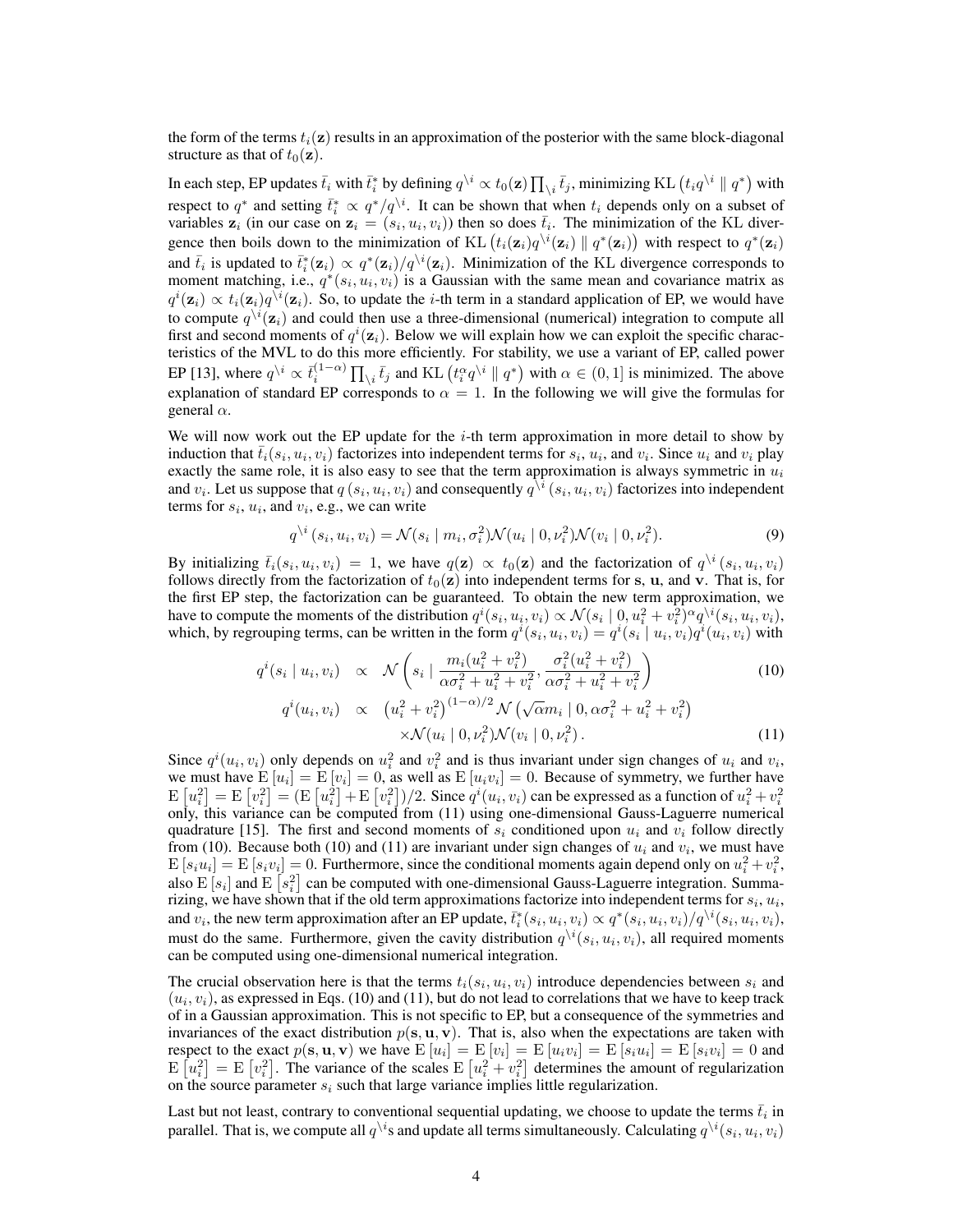requires the computation of the marginal moments  $q(s_i)$ ,  $q(u_i)$  and  $q(v_i)$ . For this, we need the diagonal elements of the inverse of the precision matrix **K** of  $q(z)$ . This precision matrix has the block-diagonal form

$$
\mathbf{K} = \left[ \begin{array}{ccc} \mathbf{X}^T \mathbf{X} / \sigma^2 + \mathbf{K}_s & \mathbf{0} & \mathbf{0} \\ \mathbf{0} & \lambda^2 \mathbf{J} + \mathbf{K}_u & \mathbf{0} \\ \mathbf{0} & \mathbf{0} & \lambda^2 \mathbf{J} + \mathbf{K}_v \end{array} \right] \tag{12}
$$

where **J** is a sparse precision matrix which determines the coupling, and  $\mathbf{K}_s$ ,  $\mathbf{K}_u$ , and  $\mathbf{K}_v = \mathbf{K}_u$ are diagonal matrices that contain the contributions of the term approximations. We can exploit the low-rank representation of  $X^T X/\sigma^2 + K_s$  to compute its inverse using the Woodbury formula [7]. The diagonal elements of the inverse of  $\lambda^2 J + K_u$  can be computed efficiently via sparse Cholesky decomposition and the Takahashi equation [17]. By updating the term approximations in parallel, we only need to perform these operations once per parallel update.

#### 4 Experiments

Returning to the source localization problem, we will show that the MVL prior can be used to induce constraints on the source estimates. To this end, we use a dataset obtained for a mismatch negativity experiment (MMN) [6]. The MMN is the negative component of the difference between responses to normal and deviant stimuli within an oddball paradigm that peaks around 150 ms after stimulus onset. In our experiment, the subject had to listen to normal (500 Hz) and deviant (550 Hz) tones, presented for 70 ms. Normal tones occurred 80% of the time, whereas deviants occurred 20% of the time. A total of 600 trials was acquired.

Data was acquired with a CTF MEG System (VSM MedTech Ltd., Coquitlam, British Columbia, Canada), which provides whole-head coverage using 275 DC SQUID axial gradiometers. A realistically shaped volume conduction model was constructed based on the individual's structural MRI [14]. The brain volume was discretized to a grid with a 0.75 cm resolution and the lead field matrix was calculated for each of the 3863 grid points according to the head position in the system and the forward model. The lead field matrix is defined for the three  $x$ ,  $y$ , and  $z$  orientations in each of the source locations and was normalized to correct for depth bias. Consequently, the lead field matrix **X** is of size  $275 \times 11589$ . The  $275 \times 1$  observation vector y was rescaled to prevent issues with numerical precision.

In the next section, we compare source estimates for the MMN difference wave that have been obtained when using either a decoupled or a coupled MVL prior. For ease of exposition, we focus on a spatial prior induced by the coupling of neighboring sources. In order to demonstrate the effect of the spatial prior, we assume a fixed regularization parameter  $\lambda$  and fixed noise variance  $\sigma^2$ , as estimated by means of the L curve criterion [8]. Differences in the source estimates will therefore arise only from the form of the  $11589 \times 11589$  sparse precision matrix **J**. The first estimate is obtained by assuming that there is no coupling between elements of the lead field matrix, such that  $J = I$ . This gives a Bayesian formulation of the minimum current estimate [18]. The second estimate is obtained by assuming a coupling between neighboring sources  $i$  and  $j$  within the brain volume with fixed strength c. This coupling is specified through the *unnormalized* precision matrix  $\hat{\mathbf{J}}$  by assuming  $\hat{J}_{i_x,j_x} = \hat{J}_{i_y,j_y} = \hat{J}_{i_z,j_z} = -c$  while diagonal elements  $\hat{J}_{ii}$  are set to  $1 - \sum_{j \neq i} \hat{J}_{ij}$ . This prior dictates that the magnitude of the variances of the source currents are coupled between sources.

For the coupling strength c, we use correlation as a guiding principle. Recall that the unnormalized precision matrix  $\hat{\mathbf{J}}$  in the end determines the correlations (of the variances) between sources. Specifically, correlation between sources  $s_i$  and  $s_j$  is given by

$$
r_{ij} = \left(\hat{\mathbf{J}}^{-1}\right)_{ij} / \left(\hat{\mathbf{J}}^{-1}\right)_{ii}^{\frac{1}{2}} \left(\hat{\mathbf{J}}^{-1}\right)_{jj}^{\frac{1}{2}}.
$$
 (13)

For example, using  $c = 10$ , we would obtain a correlation coefficient of  $r_{i,i+1} = 0.78$ . Note that this also leads to more distant sources having non-zero correlations. The positive correlation between

<sup>2</sup>The normalized precision matrix is obtained through  $J = diag(\hat{J}^{-1})^{\frac{1}{2}} \hat{J} diag(\hat{J}^{-1})^{\frac{1}{2}}$ .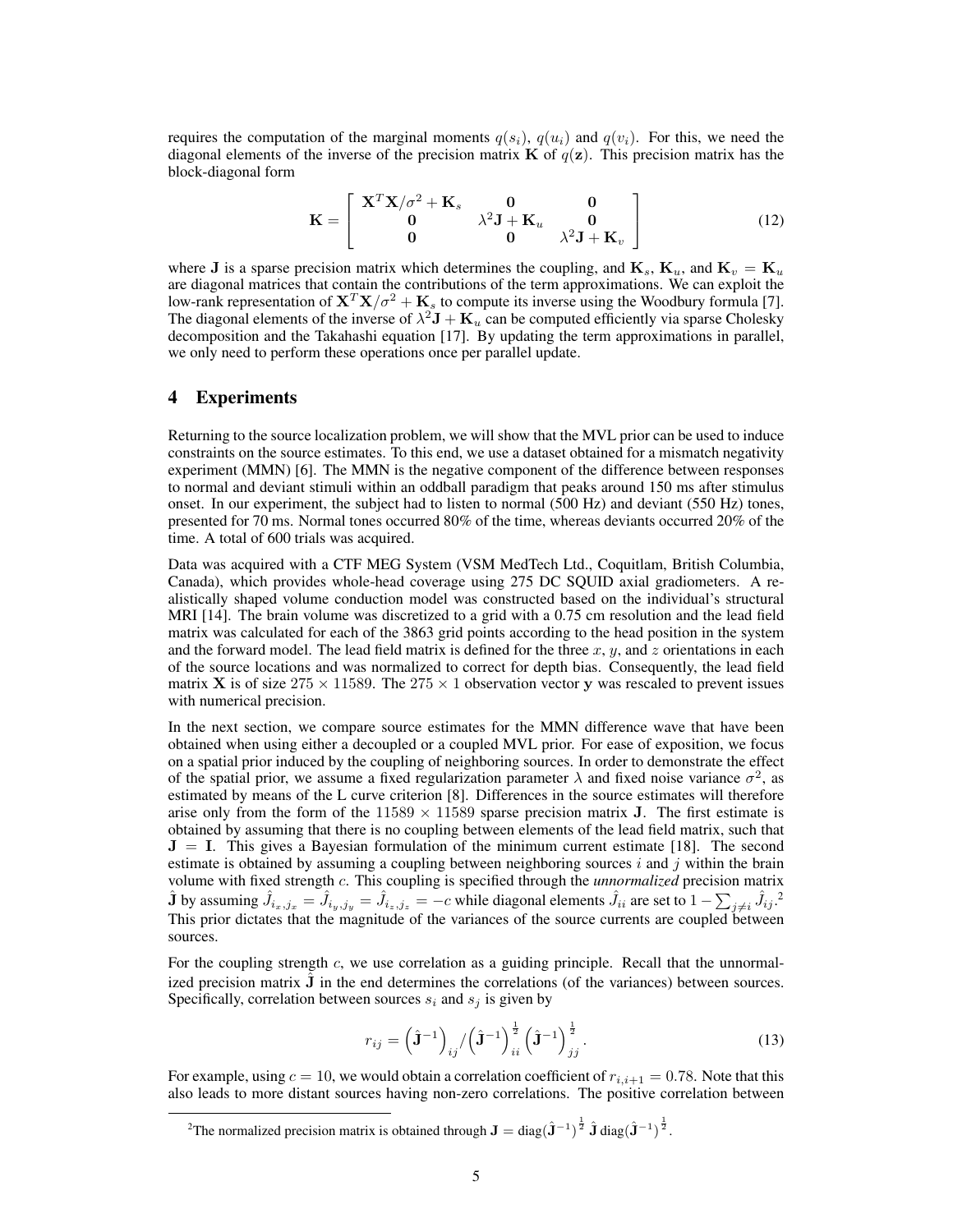

Figure 2: Spatial coupling leads to the normalized precision matrix J with coupling of neighboring source orientations in the x, y, and z directions. The (reordered) matrix L is obtained from the Cholesky decomposition of J. The correlation matrix C shows the correlations between the source orientations. For the purpose of demonstration, we show matrices using a very coarse discretization of the brain volume.

neighboring sources is motivated by the notion that we expect neighboring sources to be similarly though not equivalently involved for a given task. Evidently, the desired correlation coefficient also depends on the resolution of the discretized brain volume.

Figure 2 demonstrates how a chosen coupling leads to a particular structure of J, where irregularities in J are caused by the structure of the imaged brain volume. The figure also shows the computational bottleneck of our algorithm, which is to compute diagonal elements of  $J^{-1}$ . This can be solved by means of the Takahashi equation which operates on the matrix  $L$  that results from a sparse Cholesky decomposition. The block diagonal structure of  $L$  arises from a reordering of rows and columns using, for instance, the *amd* algorithm [1]. The correlation matrix C shows the correlations between the sources induced by the structure of J. Zeros in the correlation matrix arise from the independence between source orientations  $x$ ,  $y$ , and  $z$ .

### 5 Results

Figure 3 depicts the difference wave that was obtained by subtracting the trial average for standard tones from the trial average for deviant tones. A negative deflection after 100 ms is clearly visible. The event-related field indicates patterns of activity at central channels in both hemispheres. These



Figure 3: Evolution of the difference wave at right central sensors and event-related field of the difference wave 125 ms after cue onset.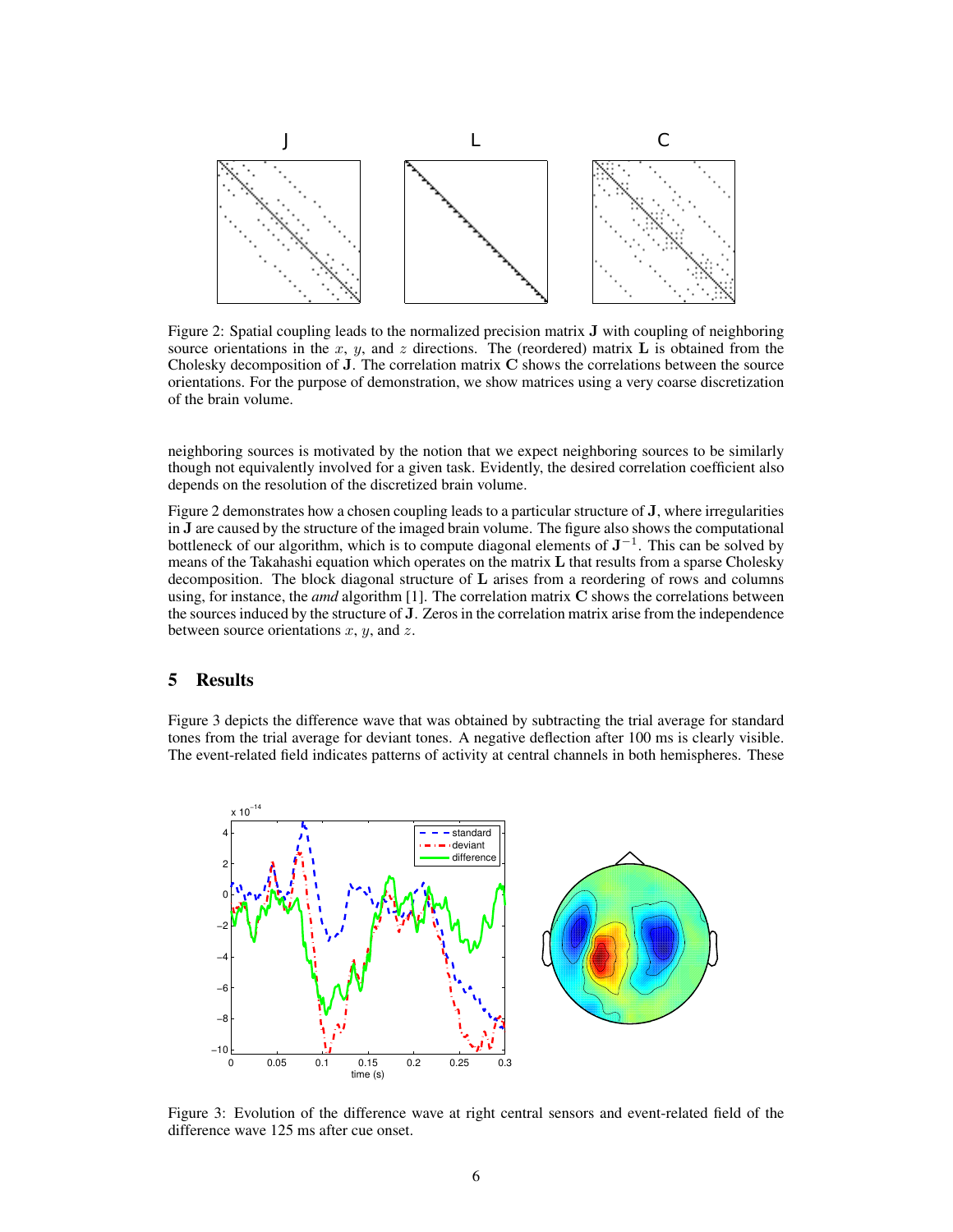

Figure 4: Source estimates using a decoupled prior (top) or a coupled prior (bottom). Plots are centered on the left temporal source.



Figure 5: Relative variance using a decoupled prior (top) or a coupled prior (bottom). Plots are centered on the right temporal source.

findings are consistent with the mismatch negativity literature [6]. We now proceed to localizing the sources of the activation induced by mismatch negativity.

Figure 4 depicts the localized sources when using either a decoupled MVL prior or a coupled MVL prior. The coupled spatial prior leads to stronger source currents that are spread over a larger brain volume. MVL source localization has correctly identified the source over left temporal cortex but does not capture the source over right temporal cortex that is also hypothesized to be present (cf. Fig. 3). Note however that the source estimates in Fig. 4 represent estimated mean power and thus do not capture the full posterior over the sources.

Differences between the decoupled and the coupled prior become more salient when we look at the relative variance of the auxiliary variables as shown in Fig. 5. Relative variance is defined here as posterior variance minus prior variance of the auxiliary variables, normalized to be between zero and one. This measure indicates the change in magnitude of the variance of the auxiliary variables, and thus indirectly that of the sources via Eq. (6). Since only sources with non-zero contributions should have high variance, this measure can be used to indicate the relevance of a source. Figure 5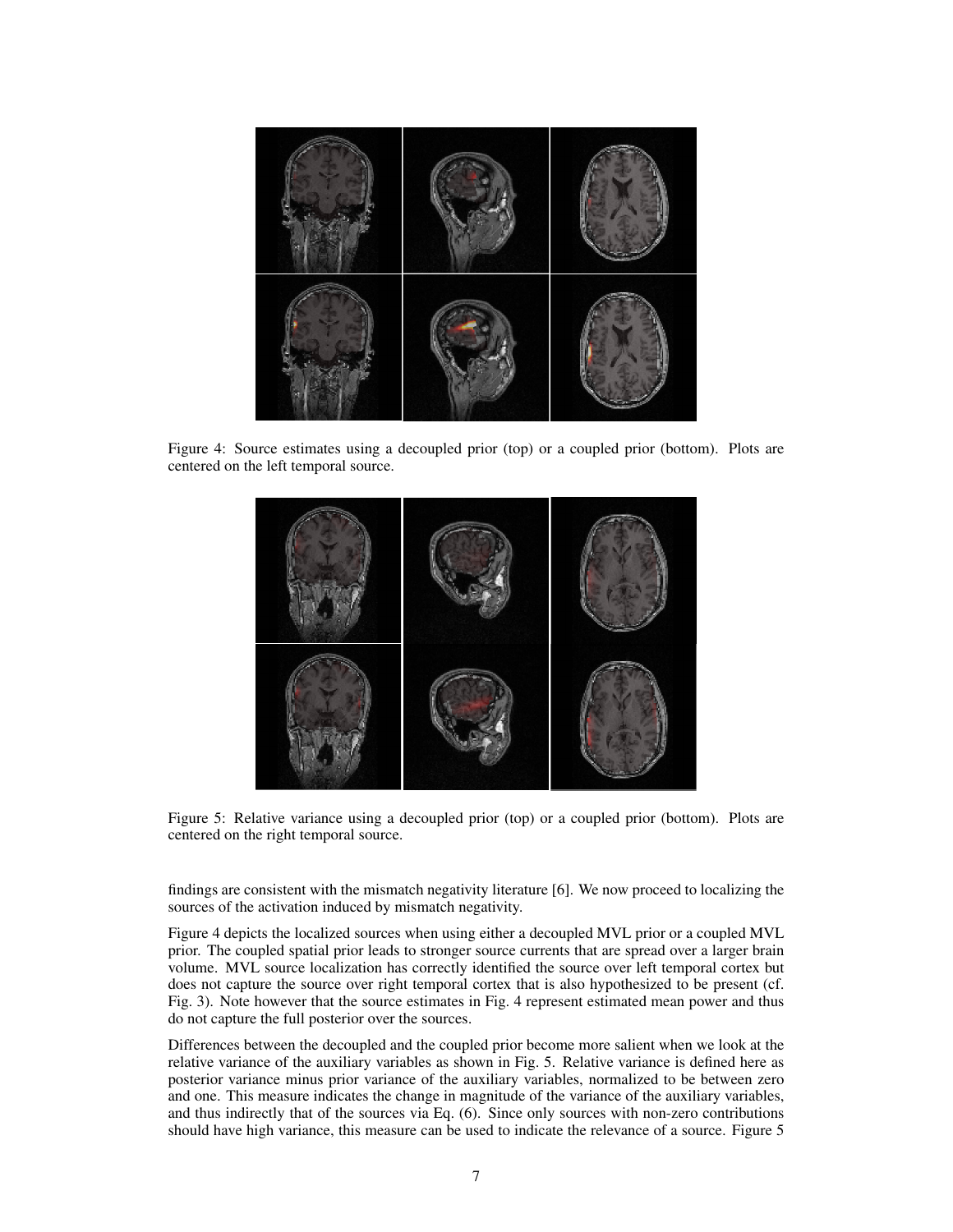shows that temporal sources in both left and right hemispheres are relevant. The relevance of the temporal source in the right hemisphere becomes more pronounced when using the coupled prior.

# 6 Discussion

In this paper, we introduced a multivariate Laplace prior as the basis for Bayesian source localization. By formulating this prior as a scale mixture we were able to approximate posteriors of interest using expectation propagation in an efficient manner. Computation time is mainly influenced by the sparsity structure of the precision matrix J which is used to specify interactions between sources by coupling their variances. We have demonstrated the feasibility of our approach using a mismatch negativity dataset. It was shown that coupling of neighboring sources leads to source estimates that are somewhat more spatially smeared as compared with a decoupled prior. Furthermore, visualization of the relative variance of the auxiliary variables gave additional insight into the relevance of sources.

Contrary to the MAP estimate (i.e., the minimum current estimate), our Bayesian estimate does not exactly lead to sparse posteriors given a finite amount of data. However, posterior marginals can still be used to exclude irrelevant sources since these will typically have a mean activation close to zero with small variance. In principle, we could force our posteriors to become more MAP-like by replacing the likelihood term with  $\mathcal{N}(\mathbf{y} \mid \mathbf{X}\mathbf{s}, \sigma^2 \mathbf{I})^{1/T}$  in the limit  $T \to 0$ . From the Bayesian point of view, one may argue whether taking this limit is fair. In any case, given the inherent uncertainty in our estimates we favor the representation in terms of (non-sparse) posterior marginals.

Note that it is straightforward to impose other constraints since this only requires the specification of suitable interactions between sources through J. For instance, the spatial prior could be made more realistic by taking anatomical constraints into account or by the inclusion of coupling between sources over time. Other constraints that can be implemented with our approach are the coupling of individual orientations within a source, or even the coupling of source estimates between different subjects. Coupling of source orientations has been realized before in [9] through an  $\ell_1/\ell_2$  norm, although not using a fully Bayesian approach. In future work, we aim to examine the effect of the proposed priors and optimize the regularization and coupling parameters via empirical Bayes [4]. Other directions for further research are inclusion of the noise variance in the optimization procedure and dealing with the depth bias that often arises in distributed source models in a more principled way.

In [11], fields of Gaussian scale mixtures were used for modeling the statistics of wavelet coefficients of photographics images. Our approach differs in two important aspects. To obtain a generalization of the univariate Laplace distribution, we used a multivariate exponential distribution of the scales, to be compared with the multivariate log-normal distribution in [11]. The Laplace distribution has the advantage that it is the most sparsifying prior that, in combination with a linear model, still leads to a unimodal posterior [16]. Furthermore, we described an efficient method for approximating marginals of interest whereas in [11] an iterative coordinate-ascent method was used to compute the MAP solution. Since (the efficiency of) our method for approximate inference only depends on the sparsity of the multivariate scale distribution, and not on its precise form, it should be feasible to compute approximate marginals for the model presented in [11] as well.

Concluding, we believe the scale mixture representation of the multivariate Laplace distribution to be a promising approach to Bayesian distributed source localization. It allows a wide range of constraints to be included and, due to the characteristics of the scale mixture, posteriors can be approximated efficiently even for very large models.

#### Acknowledgments

The authors gratefully acknowledge the support of the Dutch technology foundation STW (project number 07050) and the BrainGain Smart Mix Programme of the Netherlands Ministry of Economic Affairs and the Netherlands Ministry of Education, Culture and Science. Tom Heskes is supported by Vici grant 639.023.604.